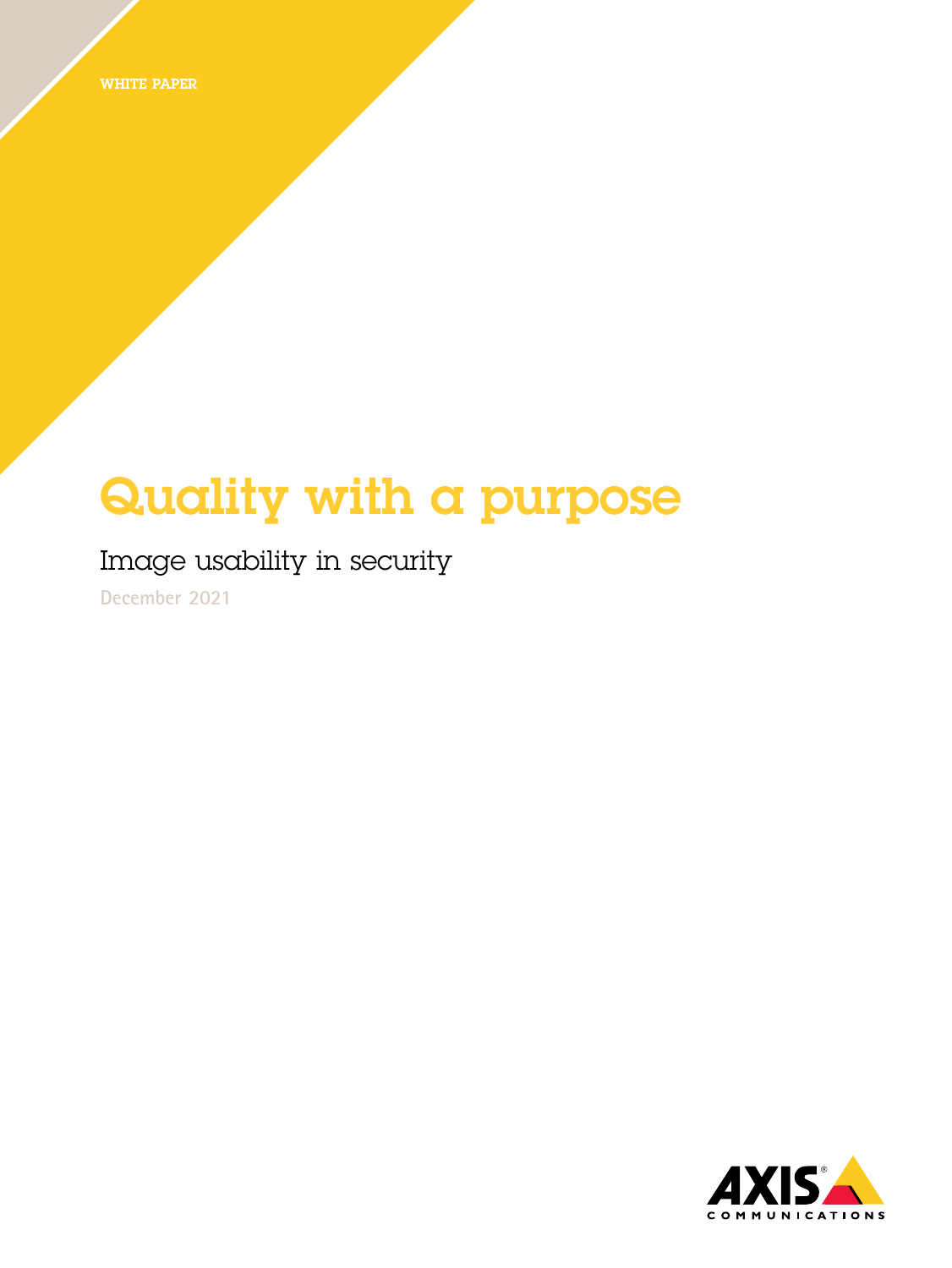## Table of Contents

|   | Summary                      |                              |   |
|---|------------------------------|------------------------------|---|
| 2 | Introduction                 |                              |   |
| 3 | Four steps to image usablity |                              |   |
|   | 3.1                          | Define the use case          | 3 |
|   | 3.2 <sup>0</sup>             | Understand the environment   | 5 |
|   | 3.3                          | Design with a purpose        | 6 |
|   | 3.4                          | Implement a maintenance plan |   |
|   |                              |                              |   |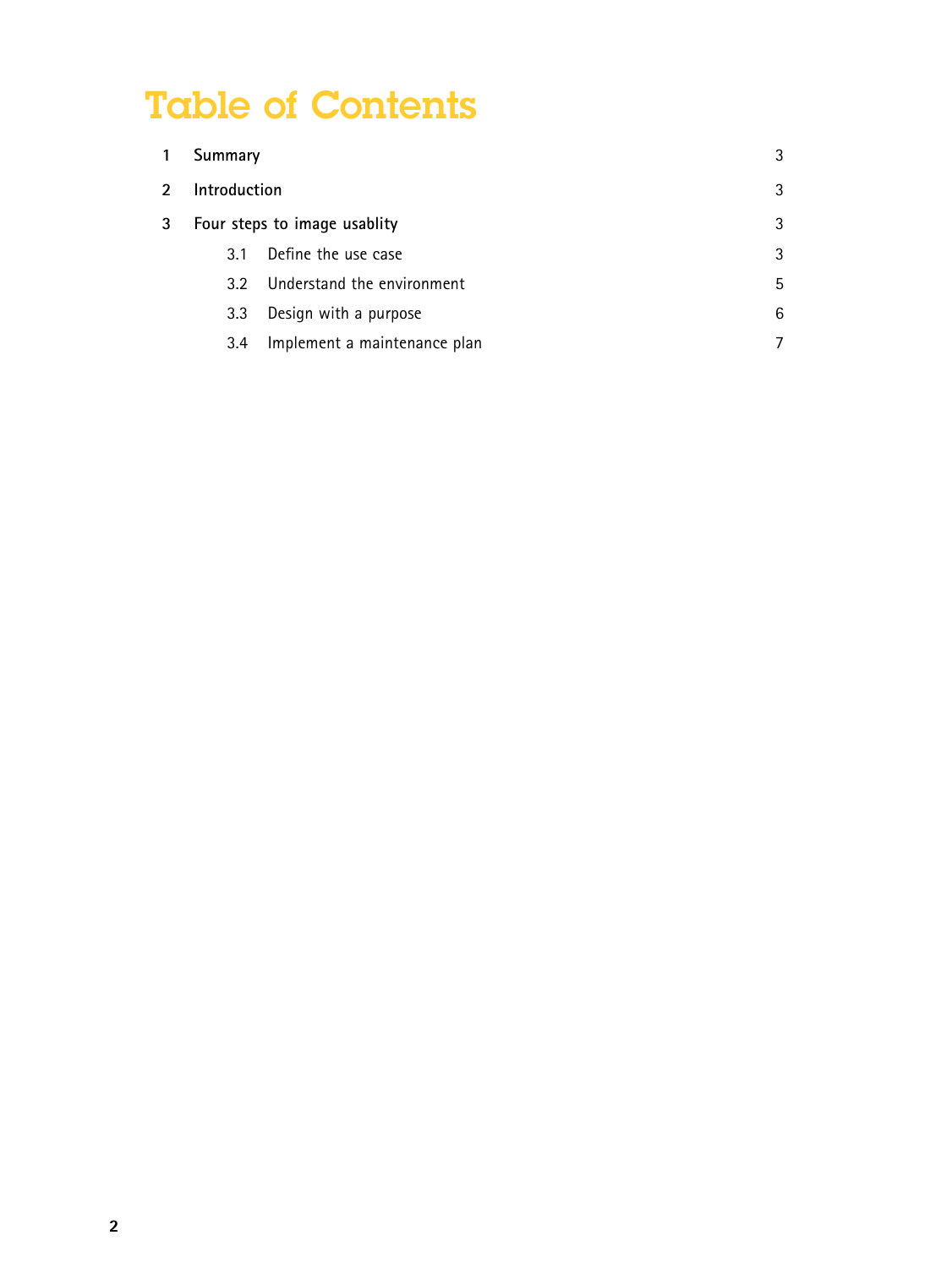### <span id="page-2-0"></span>1 Summary

Image usability requires more than just high-resolution images. In order for <sup>a</sup> video surveillance system to deliver as expected, from installation to decommission, several factors must be considered and actions taken. These can be summarized in four steps: define the use case, understand the environment, design with <sup>a</sup> purpose, and implement <sup>a</sup> maintenance plan. For designing and installing <sup>a</sup> surveillance system that will meet expectations, it is strongly recommended to use <sup>a</sup> professional system integrator.

### 2 Introduction

Image quality plays an essential role in video surveillance. When designing <sup>a</sup> surveillance system, it is vital that you understand its primary purpose and how the footage might eventually be used in the future. It is only by carefully analyzing the purpose as well as the specific conditions that you can define the correct requirements and ensure not only image quality, but also image usability.

Any discussion on image usability requires you to take <sup>a</sup> more holistic view of <sup>a</sup> video surveillance system and its objectives, both in the planning stage and throughout its entire lifecycle. For example, the best quality video stream from the most expensive surveillance camera can be rendered useless if the scene is not sufficiently lit at night, if the camera has been re-directed or if the system connection is lost.

This white paper is divided into four steps, each with several topics to consider for ensuring the initial and long-term usability of video surveillance footage. Each step also provides links to tools to help simplify what can be <sup>a</sup> difficult decision-making process.

In the first step, we will look at defining specific use cases and how these can influence our design decisions. In step 2, the effects of the environment are examined, while in step 3 we investigate the concept of designing with <sup>a</sup> purpose. Finally, in step 4, long-term considerations are discussed to ensure the system delivers according to expectations on the day the video material needs to be used.

### 3 Four steps to image usablity

#### **3.1 Define the use case**

When designing <sup>a</sup> surveillance system, you should start out by defining the use case. Primarily you need to choose between cameras that present an overview and cameras that provide detailed information suitable for identification. The overview cameras should give you general information about what happened in the scene and the identification cameras deliver information about who was present on the scene.

The main difference between these two types of cameras is not the model or make, but the pixel density and the field of view. The inclination angle from camera to object is also very important. Several requirements must be considered to ensure that the camera's performance is able to satisfy the use case.

#### **3.1.1 Pixel density requirements**

Use cases can be categorized in surveillance classes that range from monitoring to inspection, as outlined in the below table. Each class is defined by the number of pixels on the target that is required to achieve the purpose.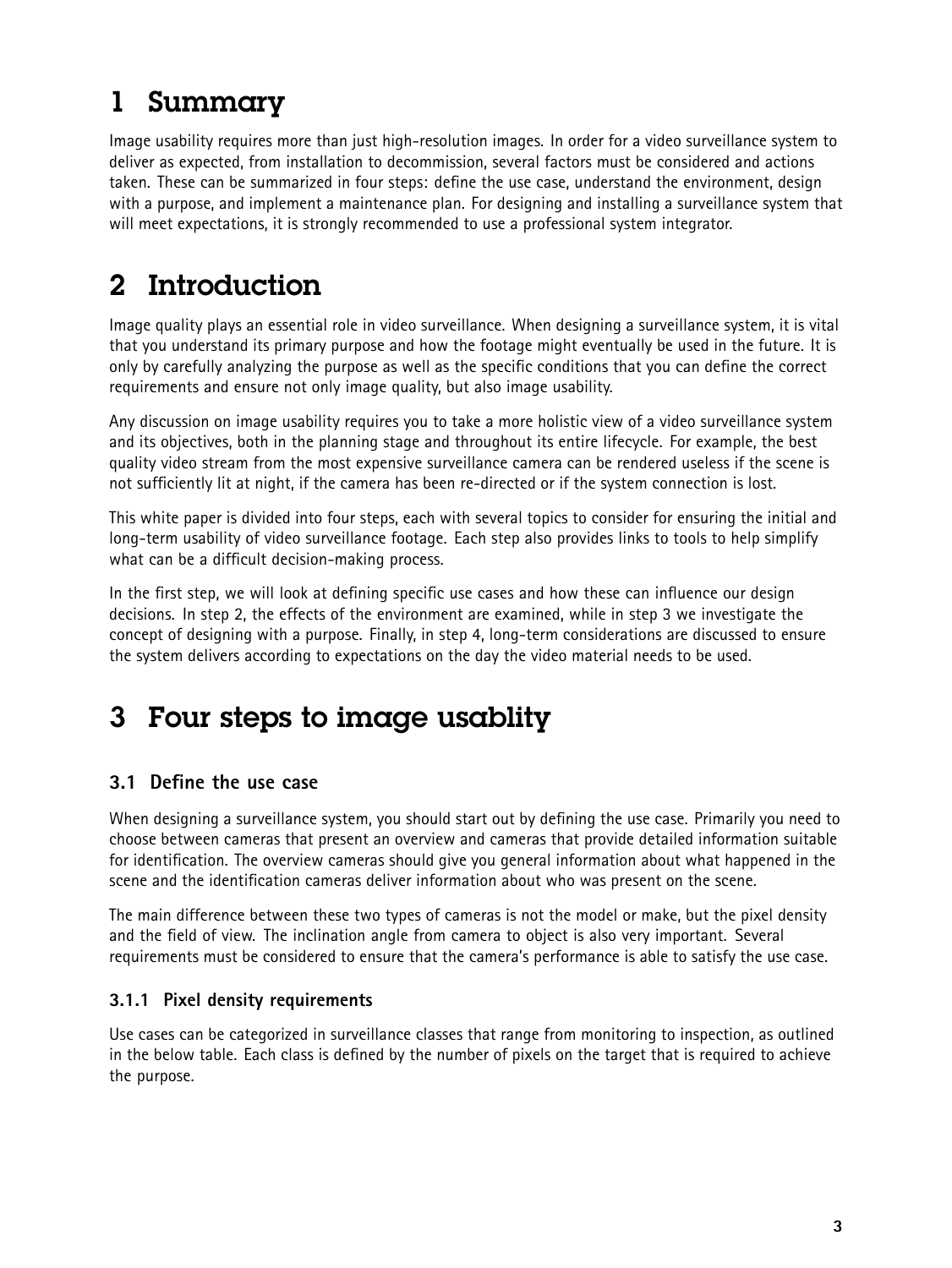*Table 3.1 Video surveillance use case classes as <sup>a</sup> function of pixel density requirements. (Source: International Standard IEC 62676-4)*

| Class     | Pixels/m | Pixels/ft | Inclination              |
|-----------|----------|-----------|--------------------------|
| Monitor   | 12.5     | 4         | Low importance           |
| Detect    | 25       | 8         |                          |
| Observe   | 62.5     | 19        |                          |
| Recognize | 125      | 38        | Medium importance        |
| Identify  | 250      | 76        | High importance $(<20°)$ |
| Inspect   | 1000     | 305       |                          |

For example, if the intention is to send an alert when <sup>a</sup> person enters an unauthorized area, but it is not necessary to recognize or identify that person, then the use case is "detect". As shown in the table, this requires <sup>a</sup> pixel density of approximately <sup>25</sup> pixels/m throughout the surveillance area.

Design tools can be helpful in translating pixel density requirements to real world scenarios. The tool makes it possible to specify the desired pixel density and then adjust <sup>a</sup> camera's mounting height and field of view to determine whether or not the camera can satisfy the use case requirements. You can find AXIS Site Designer here: www.axis.com/sitedesigner/.



*Figure 1. An identification use case.*



*Figure 2. An overview use case.*

#### **3.1.2 Analytics requirements**

Cameras with analytics add another layer of complexity to determining use case requirements. If <sup>a</sup> camera is to be used for <sup>a</sup> very specific purpose, such as license plate recognition or people counting, the camera should be installed explicitly for that purpose. Developers of analytics software generally place very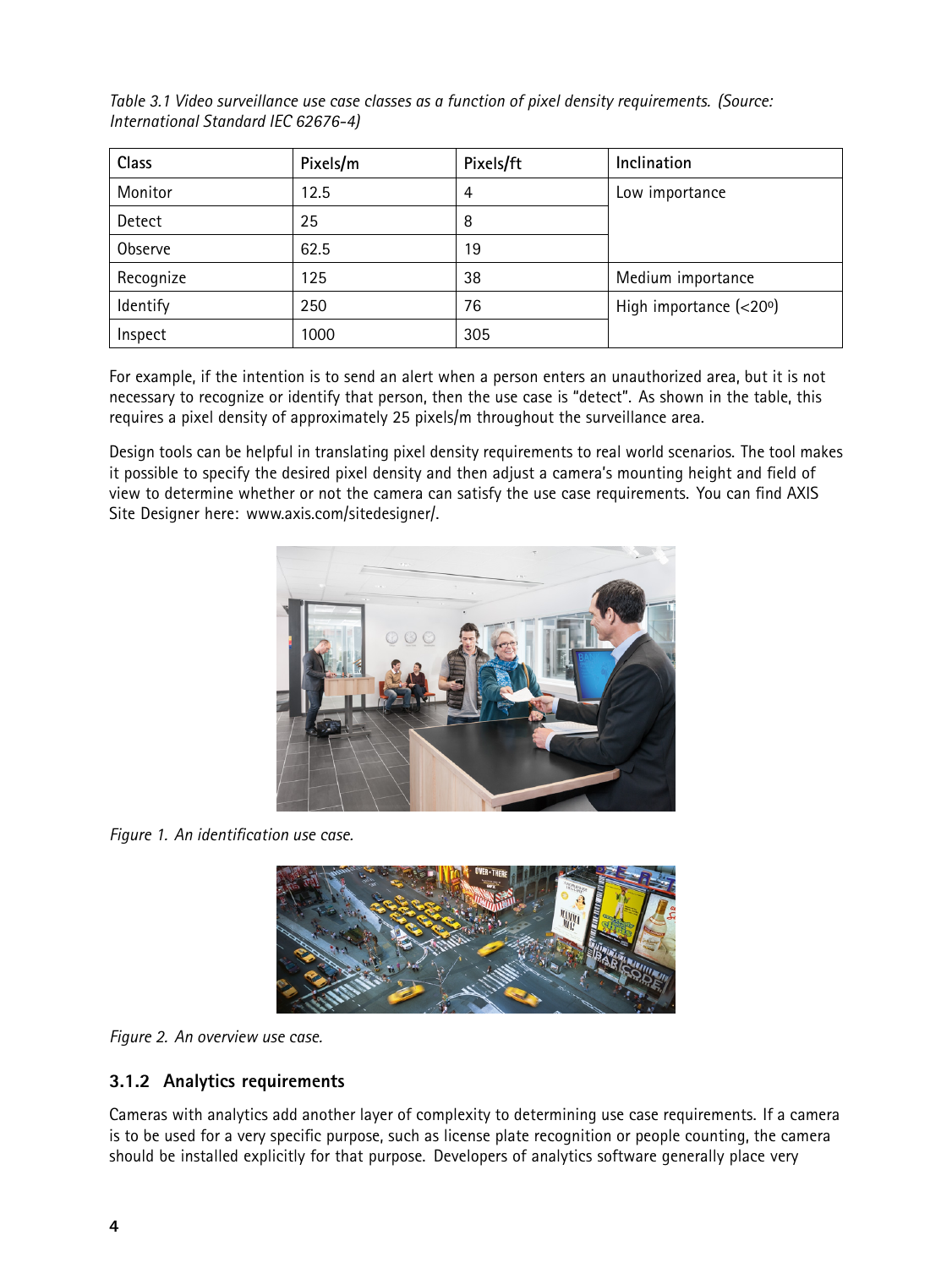<span id="page-4-0"></span>precise requirements on the pixel density, the mounting location, and the field of view necessary to achieve the desired level of accuracy. It is very important that you follow those requirements and test the analytic in your own environment.

#### **3.1.3 Specific object requirements**

When defining the use case, you should also consider the type of object being captured. To capture fast moving objects such as vehicles may require making adjustments to the camera's default image configuration, in order to minimize motion blurring or other artifacts, especially in low light conditions. For example, if license plates need to be captured at night or in other dark conditions, you may need to consider additional lighting.

#### **3.2 Understand the environment**

The environment dictates much of how <sup>a</sup> camera will operate in the long run. Virtually all cameras can provide an excellent image at noon on <sup>a</sup> sunny day, but what happens when the sun gets low in the sky or it begins to rain? Maintaining quality images in all conditions is <sup>a</sup> challenge that requires specific considerations.

To simplify the process of finding the best camera model for your purpose, tools such as Axis product selector allow you to filter video cameras based on environmental factors, e.g., temperature range, IK rating, IP rating, and WDR performance. The Product selector can be accessed from the Axis tool portal: www.axis.com/tools.

#### **3.2.1 Lighting**

Many cameras come with integrated IR illumination options - <sup>a</sup> very comfortable way to remove dependence on the lighting in the scene. Whenever it gets too dark, the camera switches on the IR light and goes to <sup>a</sup> black and white image. IR light is invisible for the human eye, only <sup>a</sup> red glow of the emitting LED itself indicates its presence.

People often do not know or expect that IR light can have effects on forensic details. The intensity of the IR light being reflected from an object does not depend on the color of the material, but rather on its structure. This could result in <sup>a</sup> dark shirt being shown as bright white when being illuminated by IR light, and vice versa.

The greater the need for forensic details, the more the presence of visible light should be considered. Visible light also has <sup>a</sup> much higher deterrent effect and could prevent incidents from happening in the first place. On the other hand, light pollution and energy savings are arguments to not use visible light.

For scenes with low light, there are technologies such as Axis Lightfinder with the purpose of optimizing the capture of high resolution, color images in near darkness. It is common for cameras to switch over to black-and-white mode in low-light scenarios, but retaining color information can be useful in <sup>a</sup> use case that requires identification.

It is not only <sup>a</sup> lack of light that can be challenging for surveillance video. Scenes that contain marked contrasts between bright and darker areas — so-called wide dynamic range (WDR) — need to be carefully handled to ensure no details are lost. Scenes in which WDR is often present are entrances, tunnels, and parking garages. WDR can also occur outdoors where buildings cast shadows on <sup>a</sup> bright day. For this type of scenarios, it is recommended to have WDR support in the camera. Axis cameras support different methods of WDR technology optimized for increasingly difficult scenarios.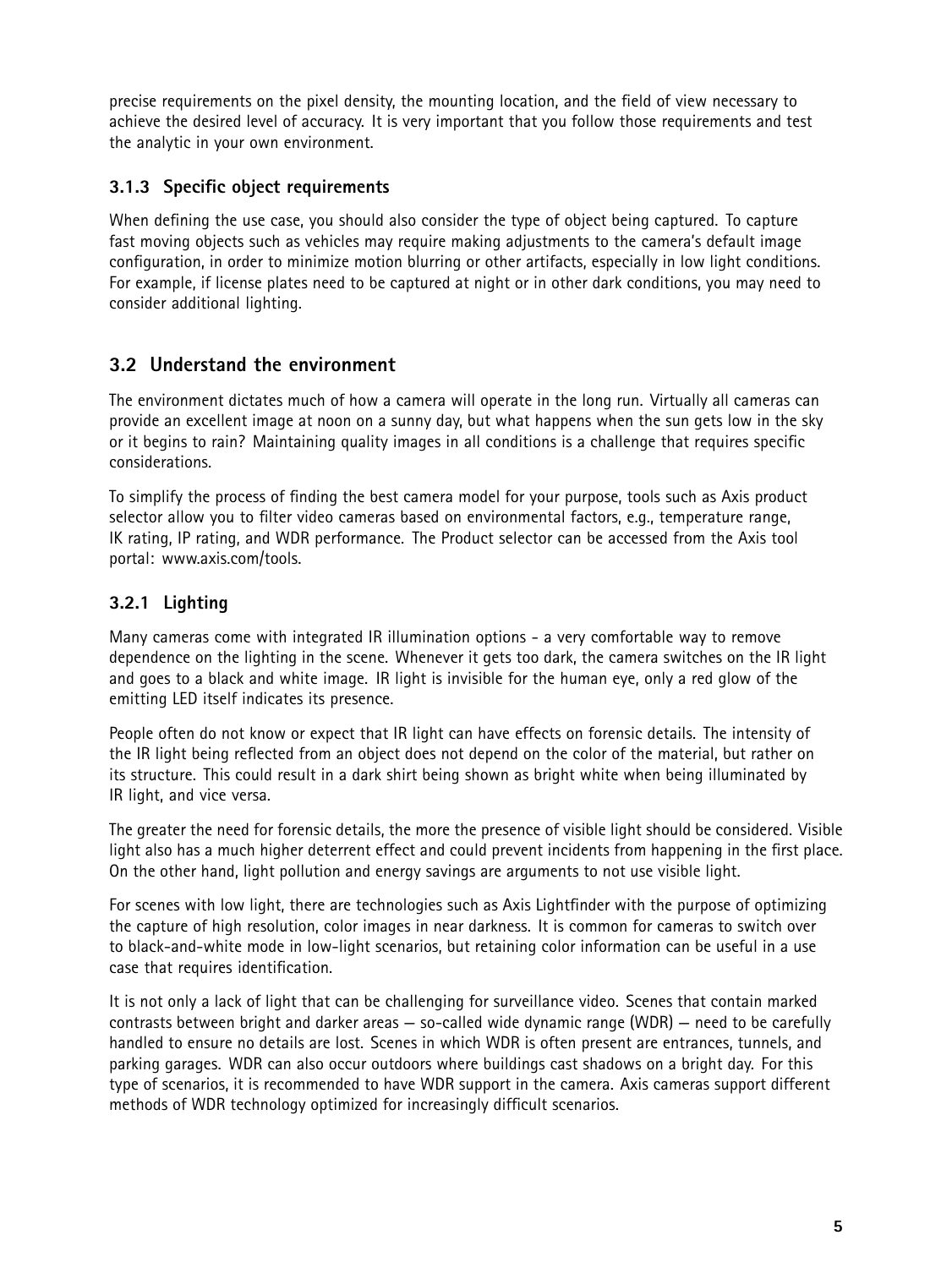<span id="page-5-0"></span>Unfortunately, the dynamic range capability of <sup>a</sup> camera is very often reduced to <sup>a</sup> dB value in <sup>a</sup> datasheet, for example 120 dB. This gives very little information about the actual WDR performance of the camera. For example, the dB value does not include any kind of indication of how well motion is handled, and it is highly recommended that you test the WDR performance.

There is <sup>a</sup> very simple test that can show if artifacts will affect the image negatively. When <sup>a</sup> person standing not too far from the camera waves both arms, if you see "ghost" arms appearing in the recording, then the WDR implementation is not advanced enough to be used for identification purposes. However, depending on the use case, artifacts like this might also be acceptable, as long as you get all the information you need.

#### **3.2.2 Indoor vs. outdoor**

Outdoor installations generally create additional challenges, as conditions such as temperature and humidity may vary more than for indoor installations. The IP classification helps to identify the right camera type for the application.

Outdoor cameras should fulfil the IP66 classification to withstand harsh weather conditions. Higher classes (IP67 or IP68) do not indicate better resistance, and an IP67 camera is not necessarily weather-proof. For example, the test conditions for IP66 for water pressure are much harsher than for the IP67 test, which simply involves submerging the device for <sup>a</sup> short time. For more details about product testing at Axis, see the white paper "Tested without compromise" at www.axis.com

Accessories such as weather shields and wipers can provide added resistance to rainy conditions, by ensuring that the camera is free from obstructions like water drops and splashing mud.

#### **3.2.3 Temperature range**

The temperature range of the installation site needs to be considered, to make sure there is no mismatch with the minimum and maximum temperature limits for the camera. In hotter conditions, the heat management of the camera itself is important. If electronics get too hot, the image quality will gradually deteriorate. It is recommended to take <sup>a</sup> closer look at this camera capability and ask the manufacturer to elaborate on how heat management is considered in the product's design.

#### **3.2.4 Exposure to vandalism**

If vandalism is <sup>a</sup> foreseeable problem, devices with <sup>a</sup> high IK class should be considered. This is usually more relevant for cameras used outdoors, and crucial for devices that can be easily reached, such as cameras in low-ceiling parking garages, or door stations in industrial environments. The higher the IK class, the sturdier <sup>a</sup> device is, but it is not indestructible. Some devices can send <sup>a</sup> notification to <sup>a</sup> monitoring application if they are tampered with or have been hit.

Cameras can also be redirected or manipulated, and some camera types are more exposed than others. To avoid potential manipulation, fixed dome cameras are generally recommended.

#### **3.3 Design with <sup>a</sup> purpose**

Besides the safety aspect, <sup>a</sup> video surveillance system also has the potential to deliver financial benefits such as reduced insurance rates, less shrinkage, reduced staffing costs, and possibly more. However, if the system is not designed with <sup>a</sup> specific purpose in mind, the chances of taking advantage of those savings decrease significantly. Without <sup>a</sup> well-constructed plan, cameras may end up installed in the wrong areas, facing the wrong direction, or not providing the right video quality.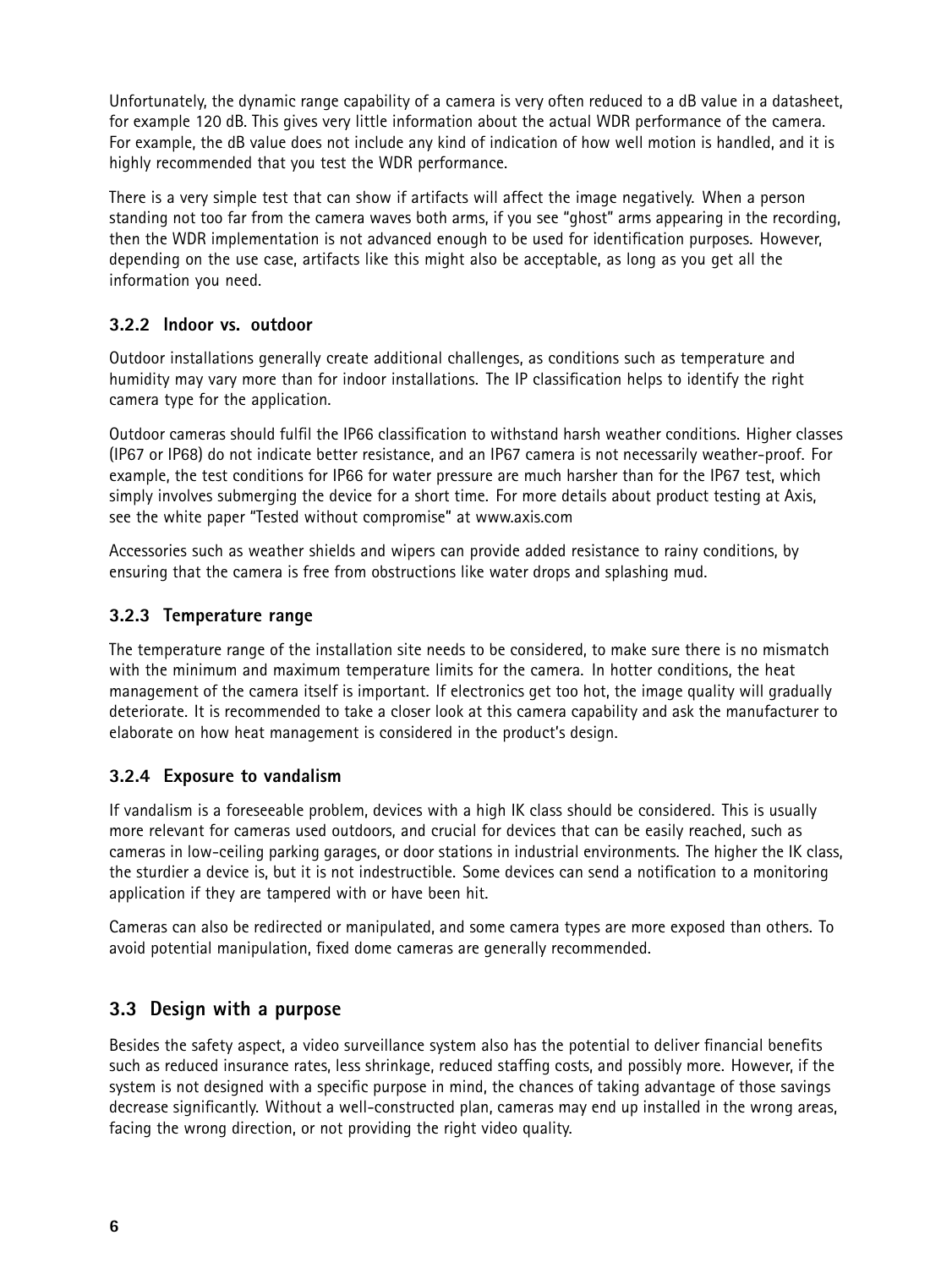<span id="page-6-0"></span>The following is <sup>a</sup> brief description of <sup>a</sup> structured approach to designing <sup>a</sup> video surveillance system based on critical areas.

#### **3.3.1 Determine critical areas**

All sites that require video surveillance have areas of particular interest. In <sup>a</sup> store, it might be <sup>a</sup> cash till or <sup>a</sup> storeroom, and in <sup>a</sup> city, it might be <sup>a</sup> busy square or <sup>a</sup> public works site. You must identify these areas within your site.

#### **3.3.2 Identify risks and security objectives**

Each area has its own particular risks. At <sup>a</sup> cash till it might be theft or fraud, while in <sup>a</sup> city square it might be violence or vandalism. Identifying the risks in an area provides the basis for installing your cameras. Next, the security objectives are outlined to address the risks.

If the purpose is to reduce theft and fraud at <sup>a</sup> cash till, then the security objective is for the camera to see the transactions taking place. Similarly, if the purpose is to reduce vandalism in <sup>a</sup> square, then the security objective is for the camera to capture high-quality images at night when vandalism is most likely to occur.

#### **3.3.3 Select and place video devices to address security objectives**

The final aspect of designing with purpose is to use the security objectives to make informed choices of cameras and their placement on-site. In the example of viewing transactions at the cash till, it is best to install the camera directly over the till and use <sup>a</sup> camera with sufficient resolution to identify the denomination of bank notes. A camera with WDR is also <sup>a</sup> good choice as cash desks are often made of shiny, reflective material. For the vandalism prevention objective, <sup>a</sup> high-resolution camera with <sup>a</sup> wide field of view and Lightfinder support is recommended, to capture as much of the city square as possible, and to provide image quality sufficient for forensic purposes.

#### **3.4 Implement <sup>a</sup> maintenance plan**

Even the best-designed systems can be rendered ineffective if they are not managed properly. A video surveillance system has <sup>a</sup> lifetime of up to ten years, but no device can run continuously for that length of time without some form of maintenance. Below are three factors for ensuring that <sup>a</sup> system keeps delivering usable images.

#### **3.4.1 Schedule periodic maintenance**

Cameras become dirty and dusty, domes get spotted with dried rain, and cables wear out. To avoid your image usability being affected by such environmental factors, maintenance should be scheduled at least every six months, and possibly even more often, depending on the installation. The maintenance does not need to be very in-depth, and it is often sufficient to check that cameras are free of debris and that cables are intact.

#### **3.4.2 Actively monitor cameras**

In large systems it is not uncommon for operators, upon arrival at <sup>a</sup> site, to find that some of the cameras are offline and have been for some time. If the system is not being actively monitored, no one will notice the offline cameras until <sup>a</sup> situation occurs and the footage is not available. This can be <sup>a</sup> very costly situation and one that is easily avoided with today's technology. Many video management systems can actively monitor cameras and other devices, and can send an alert if <sup>a</sup> devices goes offline.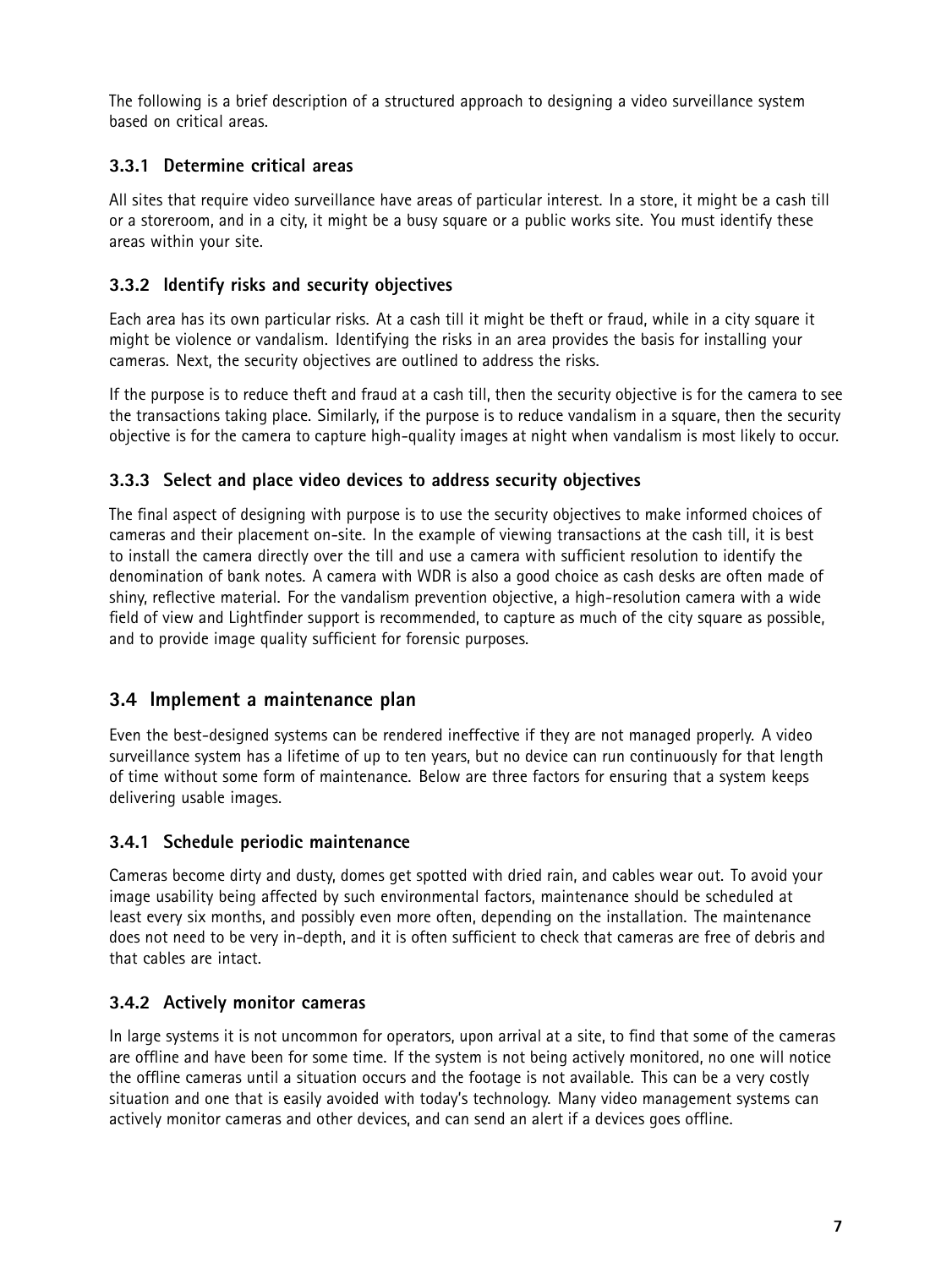#### **3.4.3 Design storage for the future**

Over the past ten years cameras have become more advanced and their resolution has risen, making even more demands on storage and bandwidth. If storage space is too limited, it will not be possible to reach the required retention time. This means that footage will be lost when older material is overwritten.

When the system is designed, the storage may well be sufficient for the purposes of the day, but you need to keep in mind the whole lifetime of the system. Are there plans to add more cameras? To update cameras to higher resolutions? To add analytics streams to the system? Potential future upgrades and expansions can be facilitated by taking them into consideration in the initial design phase.

Many cameras offer compression technologies. It is of the greatest importance for the usability that the compression is done in an intelligent way, instead of just limiting the bitrate regardless of the video content. Axis Zipstream technology can lower bandwidth and storage requirements significantly, while ensuring that the relevant forensic information is identified, recorded and sent in full resolution and at full frame rate.